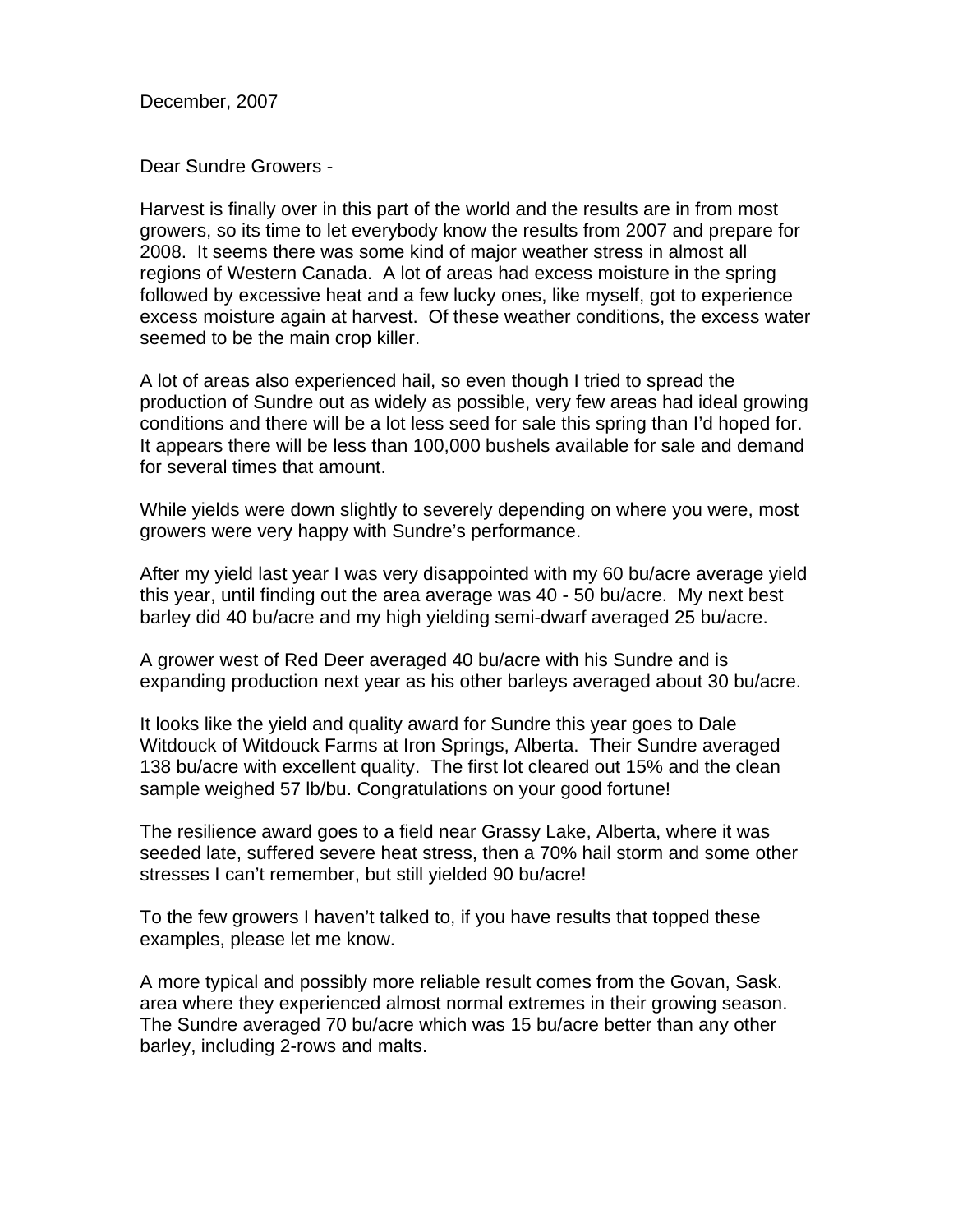I have to be happy with how Sundre handled most conditions, especially compared to other varieties, so while I'm very disappointed with 2007's productions totals, I'm still excited about Sundre's future, and I'm looking forward to seeing how it did in the Provincial Variety Trials and hoping it keeps its top yielding status.

I'm looking ahead to next year. There is a lot of work that can be done to ensure the success of this variety. The first thing to remind each grower about (not necessarily #1 in importance, but #1 in time urgency) is that, if you have a great looking top quality sample, please enter it in as many seed shows as possible.

Being a new variety it will be looked at and if it wins several awards it will be noticed. As I had stated in early promotional material, this kind of customer initiated interest is far better than advertising and hype-driven interest, and in the coming years when we have sufficient to surplus supplies and start advertising more heavily, the ads will be far more effective if the buzz about the variety has already started with interested growers.

The deadline for the first major seed show, the Seager Wheeler, is this Thursday, November 29, 2007, so if anybody has a top sample (such as Dale) please get right on this and be sure to check for other upcoming seed shows. Check out the website at www.cropproductiononline.com for more information, or call Jackie at (306) 931-7886.

Just a little tip on preparing your sample: most shows only accept a machine cleaned sample, so don't be afraid to run the minimum lot amount through twice with a little heavier cut the second time. This is what most perennial winners do. A higher cut on a small lot of, say, 100 bushels is a lot easier to take than the whole lot and the sample usually looks a lot better. Also, be aware that in the past, the Seager Wheeler show was the only one that would allow you to hand prepare, (e.g hand pick) your sample. Please double-check the rules.

The second topic is undoubtedly the most important and that is the Protection of Sundre's Plant Breeder Rights (PBR), especially for the first few years.

Remember the biggest story behind Sundre isn't it's top grain and forage yields, but it's new and unique distribution system with lower levies and ultimately lower cost seed, with larger margins and hopefully increased use of pedigreed seed. It's very important that we promote and defend this aspect. It's a concept that every one of you bought into when you signed your contract and I'll be working very hard from a distributor's point of view to enforce this and support you whenever I can. A few simple steps taken by each grower such as

1) being careful who you sell to this first year

 2) being careful on how you dump any screenings and - heaven forbid any seed lots.